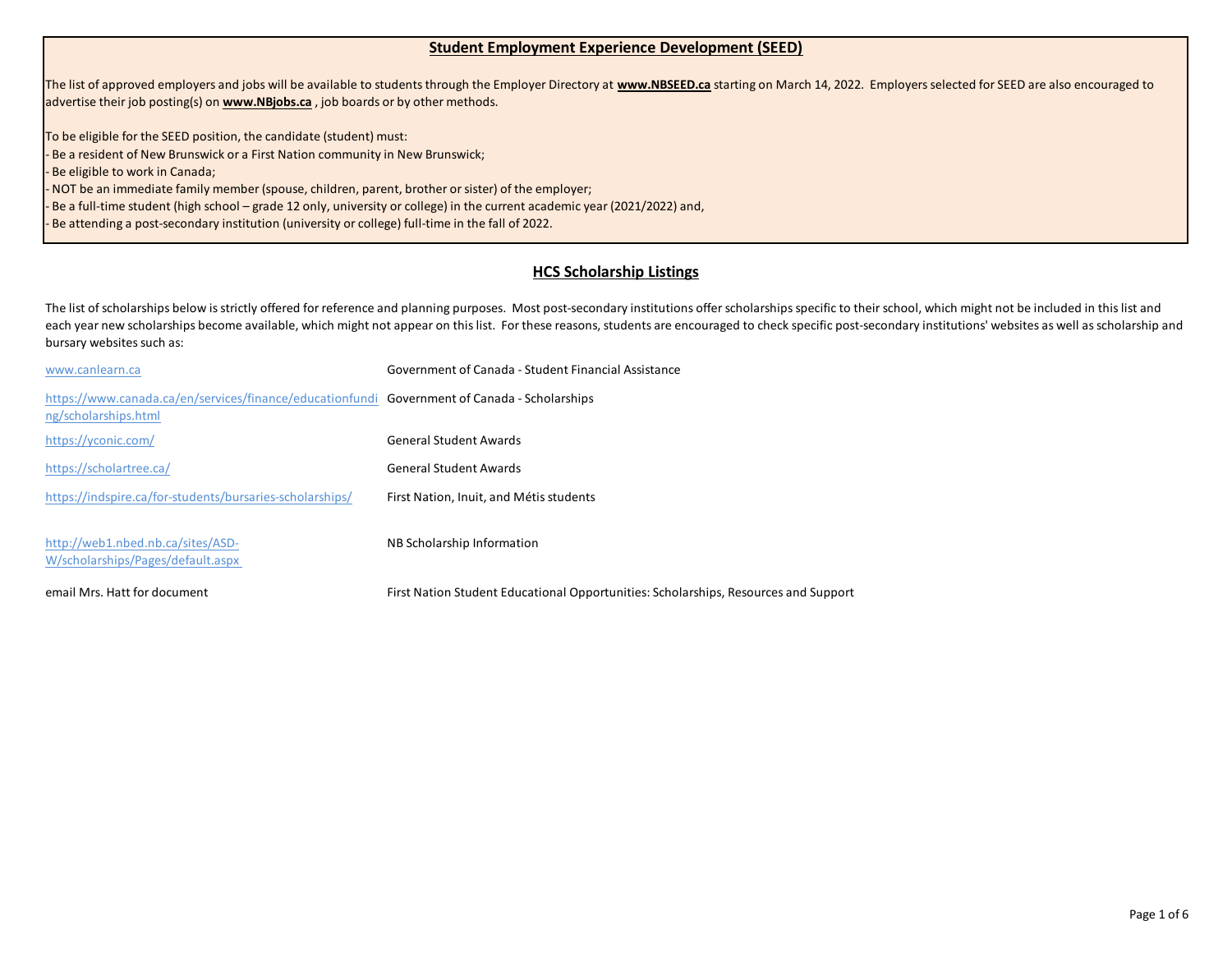| <b>Scholarship Name</b>                     | Criteria                                                                                                                                                                                                                                                                                                                                                                                                        | Value           | <b>Application</b>                                                             | <b>Deadline</b>  |
|---------------------------------------------|-----------------------------------------------------------------------------------------------------------------------------------------------------------------------------------------------------------------------------------------------------------------------------------------------------------------------------------------------------------------------------------------------------------------|-----------------|--------------------------------------------------------------------------------|------------------|
| <b>January Deadlines</b>                    |                                                                                                                                                                                                                                                                                                                                                                                                                 |                 |                                                                                |                  |
| NB Scholarship Information                  | Check the New Brunswick Government website for<br>information on numerous scholarships available<br>throughout the school year.                                                                                                                                                                                                                                                                                 |                 | http://web1.nbed.nb.ca/sites/<br>ASD-<br>W/scholarships/Pages/default.<br>aspx | varies           |
| Debut Atlantic Award for Musical Excellence | Awarded to students who are committed to the serious<br>study of music. Requires a performance CD and biography<br>to accompany the application.                                                                                                                                                                                                                                                                | \$1,000         | http://www.debutatlantic.ca/a<br>pply/award-how-to-apply                       | 31 January 2022  |
| <b>February Deadlines</b>                   |                                                                                                                                                                                                                                                                                                                                                                                                                 |                 |                                                                                |                  |
| NB Scholarship Information                  | Check the New Brunswick Government website for<br>information on numerous scholarships available<br>throughout the school year.                                                                                                                                                                                                                                                                                 |                 | http://web1.nbed.nb.ca/sites/<br>ASD-<br>W/scholarships/Pages/default.<br>aspx | varies           |
| NB Arts Scholarships Program                | The Arts Scholarships Program is designed to recognize and<br>encourage New Brunswick students who have<br>demonstrated exceptional artistic talent and potential, and<br>who are pursuing a career in the arts. This program awards<br>scholarships for full time, part time or short-term studies.                                                                                                            | \$1,000-\$2,500 | <b>Arts Scholarships - ArtsNB</b>                                              | 01 February 2022 |
| Terry Fox Humanitarian Award Program        | Recipients are selected for their dedication to the<br>humanitarian ideals of Terry Fox, their volunteer<br>experience, their courage in overcoming obstacles, their<br>participation in sport, fitness and community service and<br>satisfactory academic standing.                                                                                                                                            | 4 years         | Up to \$7,000/yr. for www.terryfoxawards.ca                                    | 01 February 2022 |
| Canada's Luckiest Student                   | Must be 16 years of age and over. Create a profile and be<br>entered to win great prizes.                                                                                                                                                                                                                                                                                                                       | Varies          | http://cls5.studentlifenetwork.<br>com/                                        |                  |
| <b>RBC Scholarships</b>                     | Check for the scholarships offered to various universities in<br>Canada.                                                                                                                                                                                                                                                                                                                                        | varies          | https://www.rbccm.com/en/ca<br>reers/pathways.page                             | 27 February 2022 |
| <b>Stacey Levitt Memorial Award</b>         | The Stacey Levitt Memorial Award was created in memory<br>and celebration of Stacey's life by her family through<br>Parachute. This annual high school student award<br>encourages Canadian youth to embody Stacey's qualities<br>and ideals and Parachute's overarching goal of a long life<br>lived to the fullest, while maintaining an approach that is<br>rooted in risk management and injury prevention. | \$2,500         | https://parachute.ca/en/progr<br>am/stacey-levitt-award/                       | 27 February 2022 |
| <b>March Deadlines</b>                      |                                                                                                                                                                                                                                                                                                                                                                                                                 |                 |                                                                                |                  |
| NB Scholarship Information                  | Check the New Brunswick Government website for<br>information on numerous scholarships available<br>throughout the school year.                                                                                                                                                                                                                                                                                 |                 | http://web1.nbed.nb.ca/sites/<br>ASD-<br>W/scholarships/Pages/default.<br>aspx | varies           |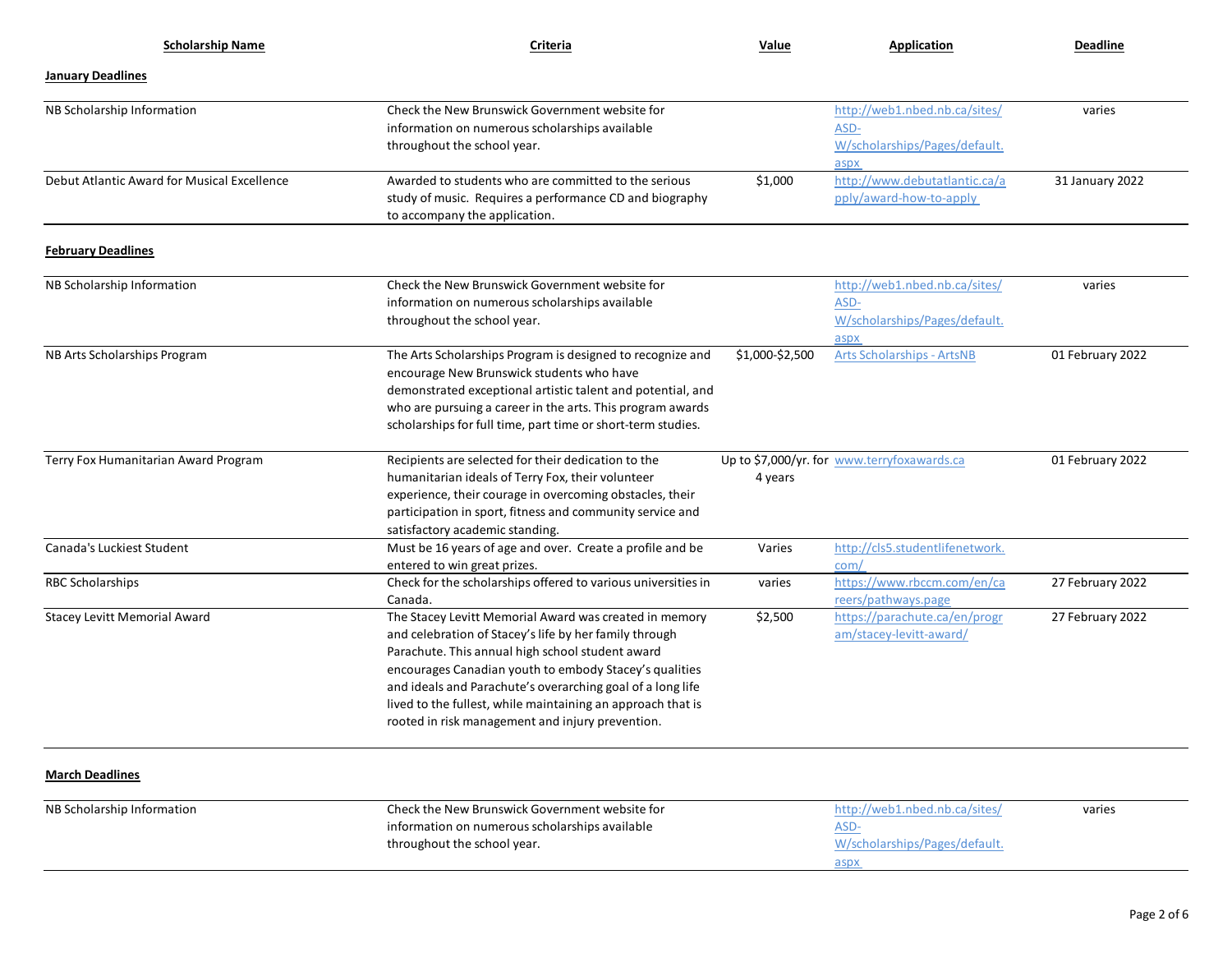| <b>Scholarship Name</b>                                            | Criteria                                                                                                                                                                                                                                                                                                                                                                                                                                                                   | Value  | <b>Application</b>                                                                                                | <b>Deadline</b> |
|--------------------------------------------------------------------|----------------------------------------------------------------------------------------------------------------------------------------------------------------------------------------------------------------------------------------------------------------------------------------------------------------------------------------------------------------------------------------------------------------------------------------------------------------------------|--------|-------------------------------------------------------------------------------------------------------------------|-----------------|
| University of King's College Scholarships                          | - The Donald R. Sobey Familty Scholarships<br>- Carrie and Ralph Wright Memorial Scholarship<br>- Dr. Carrie Best Scholarship<br>- Debra Deane and Robert Little Academic Scholarships for<br><b>Varsity Athletes</b><br>- Harrison McCain Award                                                                                                                                                                                                                           | varies | https://ukings.ca/admissions/fi<br>nances/scholarships/undergra<br>duate                                          | 01 March 2022   |
| <b>Crandall University</b>                                         | Includes scholarships, entrance awards, and need-based<br>bursaries. Incoming and returning Canadian students may<br>receive one scholarship, award, or bursary or several in<br>combination.                                                                                                                                                                                                                                                                              | varies | https://www.crandallu.ca/mon<br><u>ey-</u><br>matters/scholarships/#157434<br>0358381-f5726599-86df31af-<br>4eb6  | 01 March 2022   |
| <b>STU Entrance Scholarships</b>                                   | The Entrance Scholarship Program is highly competitive<br>and is designed to attract outstanding scholars to the St.<br>Thomas University campus. Except when otherwise<br>specified, the entrance awards are open to candidates for<br>full-time admission to the first year of the Bachelor of Arts<br>Program who are applying on the basis of their high school<br>records.                                                                                            | varies | https://www.stu.ca/scholarshi<br>ps/                                                                              | 01 March 2022   |
| <b>UPEI Entrance Awards</b>                                        | This application is for high school students beginning their<br>undergraduate degree program in the Fall.                                                                                                                                                                                                                                                                                                                                                                  | varies | https://www.upei.ca/scholarsh<br>ips-and-<br>awards/displayscholarships?fa<br>culty=&status=Entering+1st+Ye<br>ar | 01 March 2022   |
| The Canadian Association of Principals Student Leadership<br>Award | The purpose of this award is to afford principals the<br>opportunity to recognize one of their student leaders for a<br>national scholarship. Students who wish to be nominated<br>for this award must indicate interest to Guidance, complete<br>the questionnaire from the website and submit it to<br>Guidance a minimum of two weeks prior to the official<br>deadline so that the principal has the opportunity to<br>review the applications and submit one nominee. | \$250  | Students must be nominated.<br>See Guidance for additional<br>information.                                        | 01 March 2022   |
| <b>UNB Entrance Scholarships</b>                                   | Available to Canadian and international high school<br>applicants who are beginning an undergraduate degree on<br>either campus.                                                                                                                                                                                                                                                                                                                                           | varies | http://www.unb.ca/moneymat<br>ters/scholarships/highschool.h<br>tml                                               | 01 March 2022   |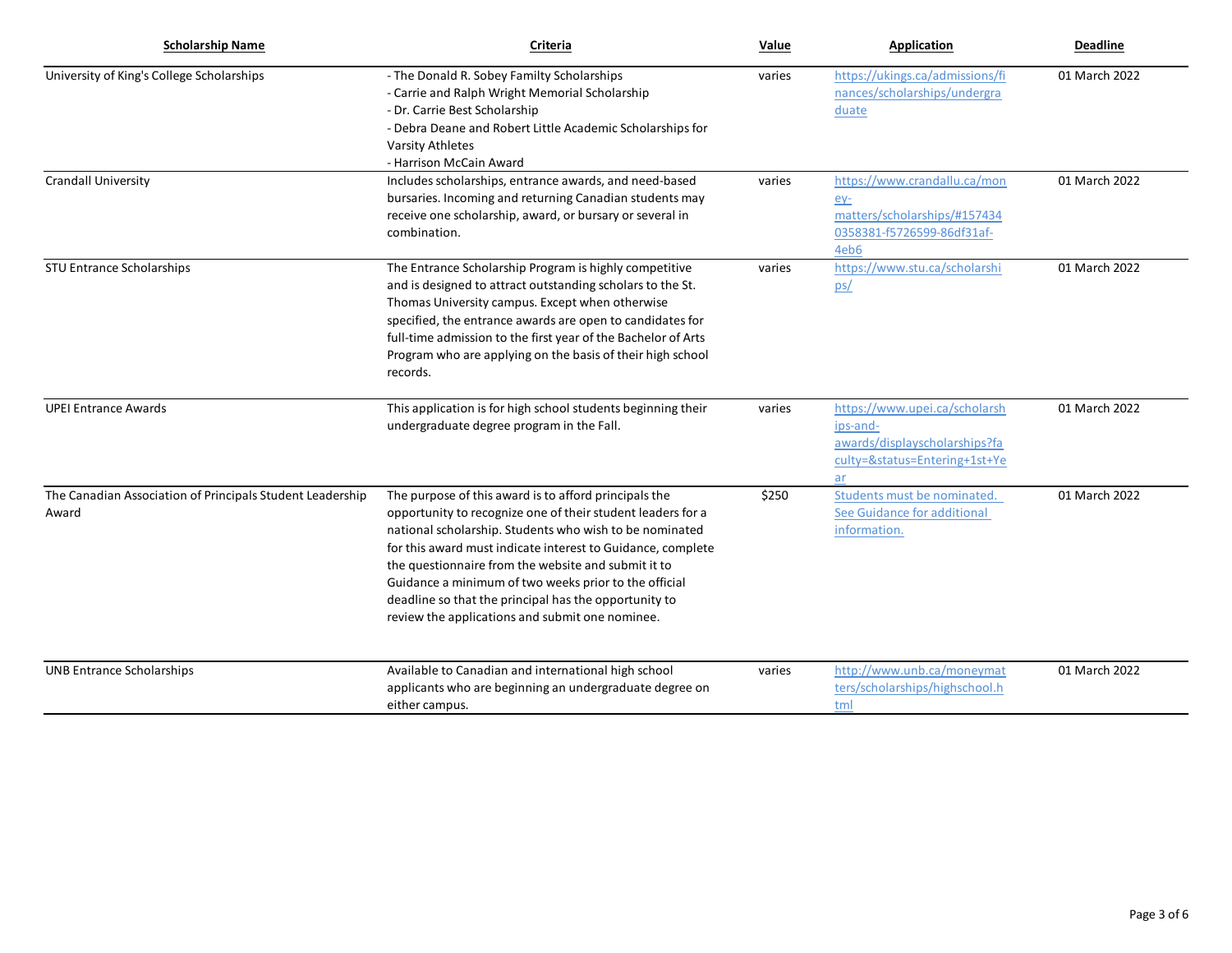| <b>Scholarship Name</b>                                   | Criteria                                                                                                                                                                                                                                                                                                                                                                                                                                                                                                                                                                                  | Value                                                                                         | <b>Application</b>                                                                                                  | Deadline      |
|-----------------------------------------------------------|-------------------------------------------------------------------------------------------------------------------------------------------------------------------------------------------------------------------------------------------------------------------------------------------------------------------------------------------------------------------------------------------------------------------------------------------------------------------------------------------------------------------------------------------------------------------------------------------|-----------------------------------------------------------------------------------------------|---------------------------------------------------------------------------------------------------------------------|---------------|
| UNB - Currie Undergraduate Scholarships                   | The Currie Undergraduate Scholarships are awarded<br>annually to students beginning an undergraduate degree<br>program at the University of New Brunswick upon<br>graduation from a high school in any of the four Atlantic<br>Provinces. The applicants are therefore asked to submit an<br>essay (not less than 250 words) giving the Selection<br>Committee an indication of their leadership capabilities to<br>date, including (but not limited to) school and extra-<br>curricular activities. Required in the essay is evidence of<br>overcoming barriers or difficult situations. | \$65,000 over 4<br>years (2 to<br>Engineering and 2<br>to other<br>Undergraduate<br>Programs) | <b>Currie Undergraduate</b><br>Scholarship   UNB                                                                    | 01 March 2022 |
| UNB - Beaverbrook Scholars Awards                         | The Beaverbrook Scholars Award is awarded to three<br>outstanding graduates of New Brunswick high schools who<br>display high academic ability, financial need and<br>contribution to their communities. The applicants are<br>asked to submit an essay (not less than 250 words) giving<br>the Selection Committee an indication of their leadership<br>capabilities and interests to date, including (but not limited<br>to) school and extra-curricular activities.                                                                                                                    | \$50,000 over 4<br>years                                                                      | Beaverbrook Scholars Award  <br><b>Impact of Giving</b><br><b>Development &amp; Donor</b><br><b>Relations   UNB</b> | 01 March 2022 |
| H. Harrison McCain Foundation                             | Offered by various Atlantic Universities to students who<br>have graduated from a high school in Canada. Check with<br>specific universities for an application and additional<br>information.                                                                                                                                                                                                                                                                                                                                                                                            | \$16,000 over 4<br>years                                                                      | Available through the specific<br>universities.                                                                     | 01 March 2022 |
| Dalhousie University Entrance Scholarships                | This application is for high school students beginning their<br>undergraduate degree program in the Fall.                                                                                                                                                                                                                                                                                                                                                                                                                                                                                 | varies                                                                                        | https://www.dal.ca/admissions<br>/money matters/awards-<br>financial-aid/scholarships.html                          | 01 March 2022 |
| Acadia University Entrance Scholarships                   | Acadia recognizes and rewards achievement and potential,<br>and offers various entrance scholarships.                                                                                                                                                                                                                                                                                                                                                                                                                                                                                     | varies                                                                                        | https://www2.acadiau.ca/fina<br>ncial-aid/future-<br>students/entrance-<br>scholarships.html                        | 01 March 2022 |
| Saint Mary's University Entrance Scholarships             | Saint Mary's University recognizes and rewards<br>achievement and potential, and offers various entrance<br>scholarships.                                                                                                                                                                                                                                                                                                                                                                                                                                                                 | varies                                                                                        | https://www.smu.ca/future-<br>students/mm-scholarships-and-<br>awards.html                                          | 01 March 2022 |
| Mount Allison Entrance Scholarships                       | Entrance scholarships are awarded based on<br>extracurricular involvement, leadership potential,<br>community service, letters of reference and work or<br>internship experience.                                                                                                                                                                                                                                                                                                                                                                                                         | varies                                                                                        | https://www.mta.ca/scholarshi<br>ps/                                                                                | 01 March 2022 |
| UNBSJ - The Arthur and Sandra Irving Primrose Scholarship | The University of New Brunswick Saint John is pleased to<br>invite applications for an undergraduate entrance award,<br>recognizing academic achievement, community<br>involvement and athletic leadership.                                                                                                                                                                                                                                                                                                                                                                               | \$40,000 over 4<br>years                                                                      | http://www.unb.ca/saintjohn/<br>primrose/                                                                           | 01 March 2022 |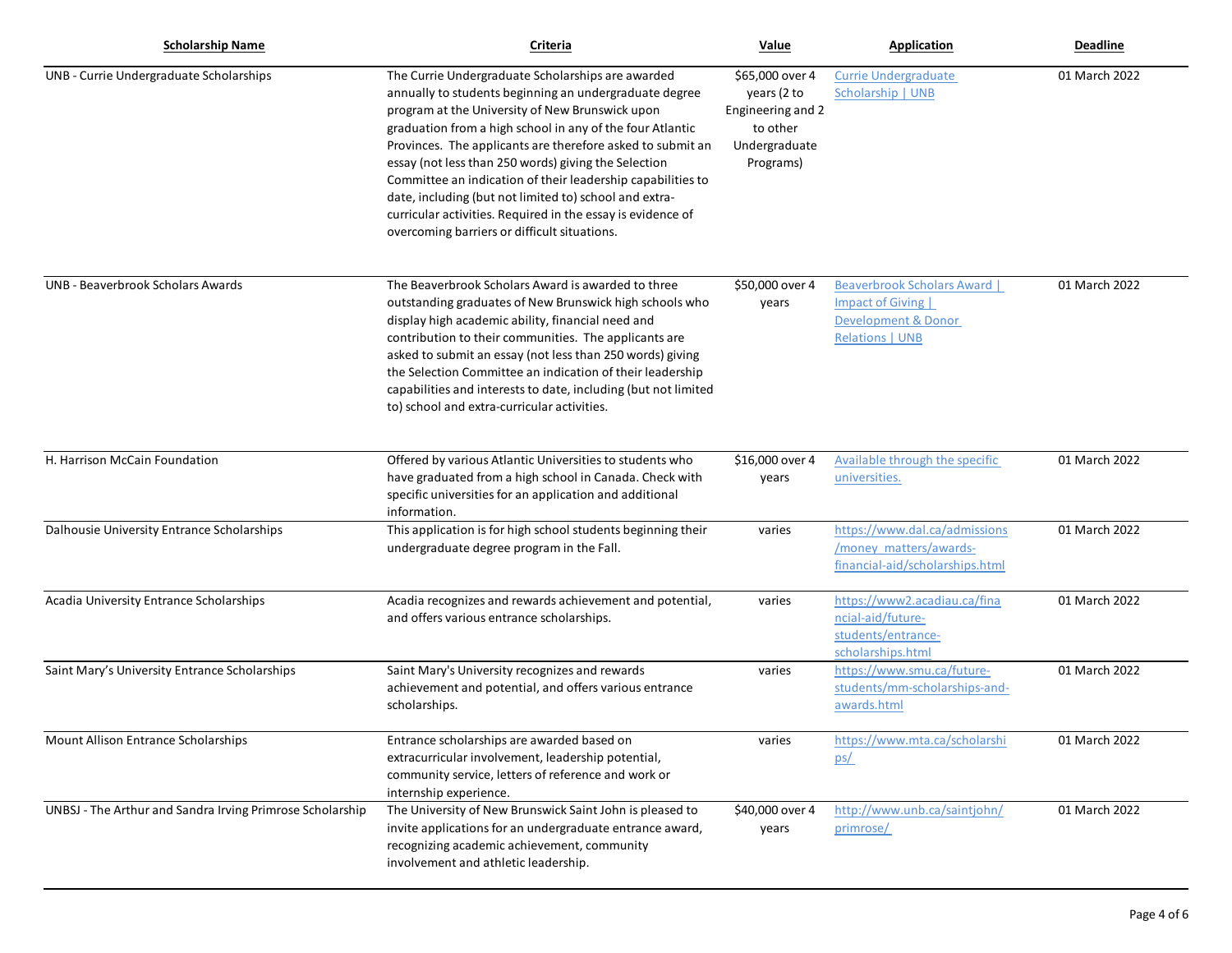| <b>Scholarship Name</b>                               | Criteria                                                                                                                                                                                                                                                                                                                                                                                                                                                                                                                                                                                                  | Value              | <b>Application</b>                                                          | <b>Deadline</b> |
|-------------------------------------------------------|-----------------------------------------------------------------------------------------------------------------------------------------------------------------------------------------------------------------------------------------------------------------------------------------------------------------------------------------------------------------------------------------------------------------------------------------------------------------------------------------------------------------------------------------------------------------------------------------------------------|--------------------|-----------------------------------------------------------------------------|-----------------|
| IWK Future Health Research and Innovation Scholarship | Students submitting an application must include a cover<br>letter, essay, letters of recommendation, and transcripts.<br>The cover letter should explain why they are interested in a<br>particular area of health research and/or innovation and<br>how their post-secondary education will help them persue<br>their research goals. The student must provide their Grades<br>11 and 12 (in progress) transcripts, and have a minimum<br>average of 75%                                                                                                                                                 | \$2,500            | https://www.iwk.nshealth.ca/r<br>esearch/scholarship                        | 01 March 2022   |
| St. Francis Xavier Awards                             | Various scholarships for students planning on attending St.<br>FX university. Of note is the Paul Cogger Memorial<br>Scholarship awarded to qualified students from the<br>counties of Madawaska, Victoria, Carleton, York, Sunbury,<br>and Queens of NB.                                                                                                                                                                                                                                                                                                                                                 | varies             | <b>St. Francis Xavier Awards</b>                                            | 01 March 2022   |
| The Robbie and Jean Shaw Scholarship                  | The IWK Foundation will offer two non-renewable<br>scholarships to former or present IWK patients. Applicants<br>must be entering their first year of post secondary studies<br>and have an academic average of 75% plus to be eligible.                                                                                                                                                                                                                                                                                                                                                                  | \$2,000            | https://iwkfoundation.org/sch<br>olarships                                  | 11 March 2022   |
| <b>McCain Group Scholarships</b>                      | Open to the children of McCain Group employees.<br>Application forms are available from parents' worksite. This<br>application requires Guidance to complete a section and<br>this must be submitted to Guidance a minimum of two<br>weeks before the application deadline. Students need to<br>complete their portions of the application first and submit<br>it along with a list of activities they have been involved in<br>to Guidance. Guidance will complete this portion, attach a<br>transcript and mail directly to McCain. Students are<br>responsible for submitting their portion to McCain. | \$9,500 - \$16,000 | <b>Available at: McCain and Day</b><br>& Ross worksites through<br>parents. | mid-March 2022  |
| Leonard Foundation Scholarship                        | Preference will be given to sons and daughters of ordained<br>clergy, licensed elementary or secondary school teachers,<br>Canadian military personnel, graduates of a Canadian<br>Military College, members of the Engineering Institute of<br>Canada and members of the Mining and Metallurgical<br>Institute of Canada and those who have previously<br>received an award from the Leonard Foundations. Based<br>on athletics, fitness or military activities, leadership and<br>financial need. All students may apply even if not a<br>member of the preferred group.                                | varies             | www.leonardfnd.org                                                          | 15 March 2022   |
| <b>Fred Ross Award</b>                                | Open to students who are actively pursuing a post-<br>secondary education in the visual arts or fine crafts field at<br>a recognized institution.                                                                                                                                                                                                                                                                                                                                                                                                                                                         | \$8,000            | Fred Ross Scholarship - Sheila<br><b>Hugh Mackay Foundation</b>             | 15 March 2022   |